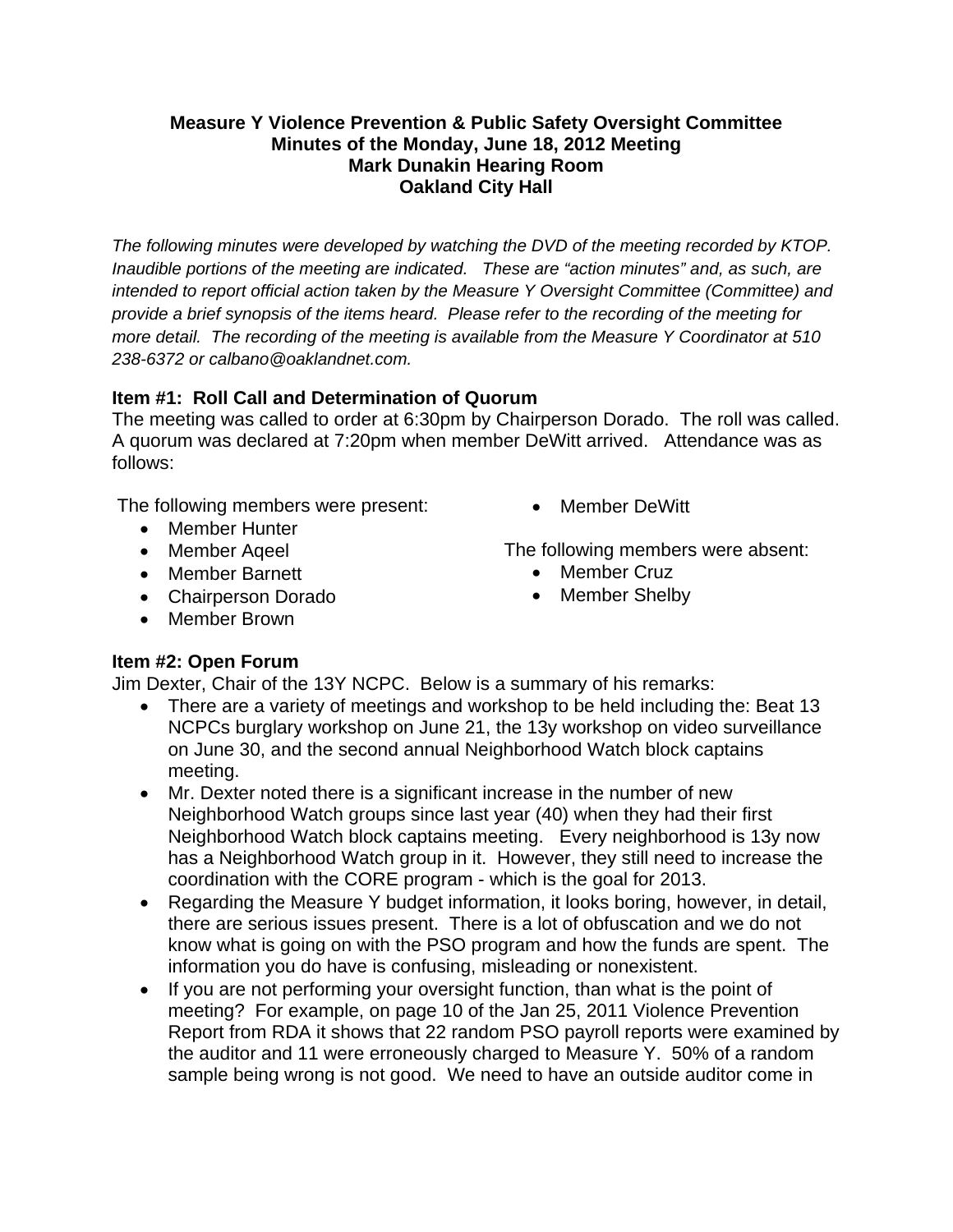and be sure that when the PSOs charge Measure Y they really are doing Measure Y activities.

• The Public Safety Committee still considers agenda items related to Measure Y without your participation. So as a Committee you need to work hard to be sure Council members and the City Administrator are made aware that you need to hear items prior to them being brought to the Public Safety Committee.

### **Item #3: Approval of Minutes from the April 16 and May 7, 2012 Oversight Committee Meetings**

This item was taken out of order and heard at 8:03pm when a quorum was present.

- **MOTION:** It was moved by Member Hunter and seconded by Member Aqeel to approve the minutes of the April 16, 2012 meeting as written. Motion passed: 5 ayes, 1 abstention.
- **MOTON**: It was moved by Member Brown and seconded by Member Hunter to approve the minutes of the May 7, 2012 meeting as written. Motion passed: 4 ayes, 2 abstentions.
- It was suggested that the minutes only show those members who are ill or out of town as "excused" and all others who are not present be considered "absent". This is in accordance with the Committee bylaws which state that a member may be removed if they are absent from three consecutive meetings unless they are ill or out of town.

## **Item #4: Measure Y Budget –OPD Revenue and Expenditure Report for February and March, 2012**

Felica Silva handed out a narrative to accompany the Revenue and Expenditure report the Committee members received in their packet. She reviewed the Revenue and Expenditure reports regarding OPD's Measure Y expenditures through March 31, 2012 (cumulative). Ms. Silva confirmed she will send a narrative report on a monthly basis to be included in the packet, for the month under review; however, she will only give a verbal report every other month.

- Regarding community policing training, funds in this category were expended on the POPS conference PSOs attending in February. There have been no expenditures in this category since then.
- Regarding funds expended in the special enforcement category, OPD is actively auditing and correcting funds expended in this category. There was no details on this at this time.
- Regarding a comment by Member Barnett, he expressed the opinion that not all the categories should be charged to Measure Y – such as acting pay, extension of shift, etc. He said he though it was ambiguous in the legislation. Ms. Silva said OPD makes every effort to be sure the coding is correct and that they are charging appropriately. Also, there is an accountant that is dedicated to accounting for Measure Y expenditures, specifically.
- Member Brown asked if OPD has the capacity to tell the Committee how many PSO positions were filled or vacant for the reporting period. Number of positions paid by Measure Y funds, including vacancies. Ms. Silvia said OPD could do that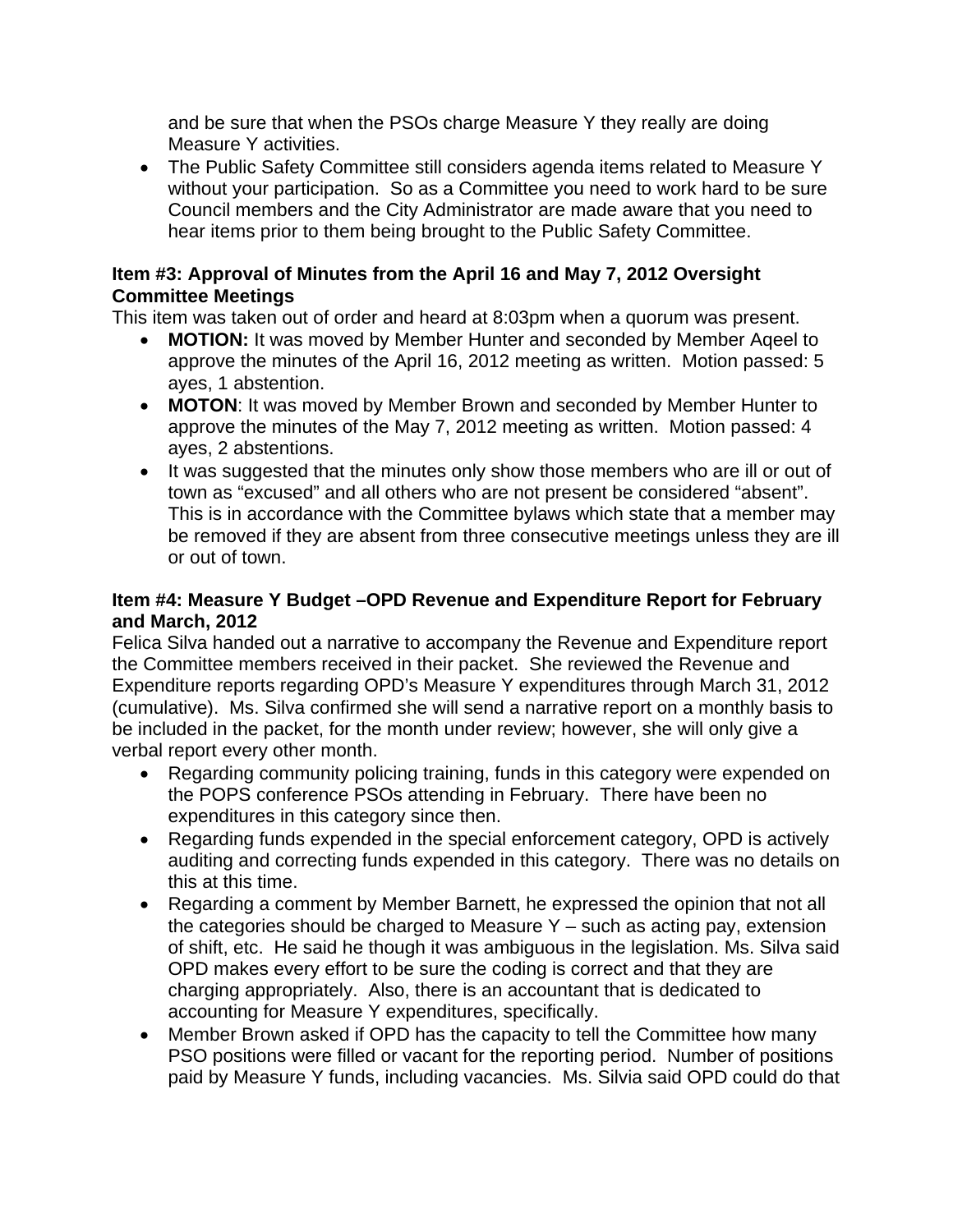and in response to Chairperson Dorado said she will be provide as much detail as she can to provide a complete picture of how the Measure Y funds are spent.

#### **Item #5: Draft Evaluation RFP**

Dyanna Christie from DHS reported on the need for a Measure Y Evaluation RFP. The competitive process for an external evaluator is done every three years. The contract is administrated out of the City Administrator's Office and they will oversee the process. Ms Christie is assisting the City Administrator's Office is drafting the RFP. The draft was included in the Committee members' packet and is an opportunity for the Committee to reflect on: 1) what they want in the RFP itself and, 2) in the process.

- Member Brown suggests that we emphasize the need for applicants with expertise in law enforcement, community policing, and the criminal justice system to apply.
- Suggestions for review panel members for the RFP would be appreciated. Please give names to Ms. Christie.
- Member Hunter commented that more time is needed to review the draft RFP to be sure key questions are included such as: What programs are most effective?; How do we compare programs?; How do we identify what grantees are doing well, and why?; How do we identify populations where Measure Y is and isn't having an effect?; and ultimately, Does Measure Y reduce crime and violence in Oakland?
- **MOTION:** It was moved by Member Brown, and seconded by Member Aqeel that the Chairperson form an Ad Hoc Committee to review the draft RFP and make recommendations to the Measure Y Oversight Committee at the July meeting. Motion passed, 5 ayes, 1 abstention.
- The Ad Hoc Committee consists of Member Brown, Member Hunter, and Chairperson Dorado. Member Hunter agreed to organize the Ad Hoc Committee and write up the recommendations.
- It was agreed to extend the timeline by one month to include the input from the Measure Y Oversight Committee.

## **Item #6: Final City Council MY funding Allocations**

Ms. Jagannathan could not attend due to an emergency, however, there were no changes to the recommendations as presented at last month's meeting. A copy of the Resolution was provided to the Committee.

#### **Item #7: Breakdown of PSO Hours - continued from previous meetings.**

Lt. Hamilton, Special Resources Commander for BFO I, provided a report, including the dates and funding sources, for the time the PSOs have spent off their beats working on Occupy Oakland. He submitted a written report to the Committee members, and it was requested that in the future such reports be provided prior to the meeting so members can review the information. In addition to the data provided, the following points were made:

• PSOs are able to change their schedules to accommodate Occupy Oakland and they are not charging this time to Measure Y. OPD understands the importance of not charging to Measure Y when PSOs are not doing beat-related work. Most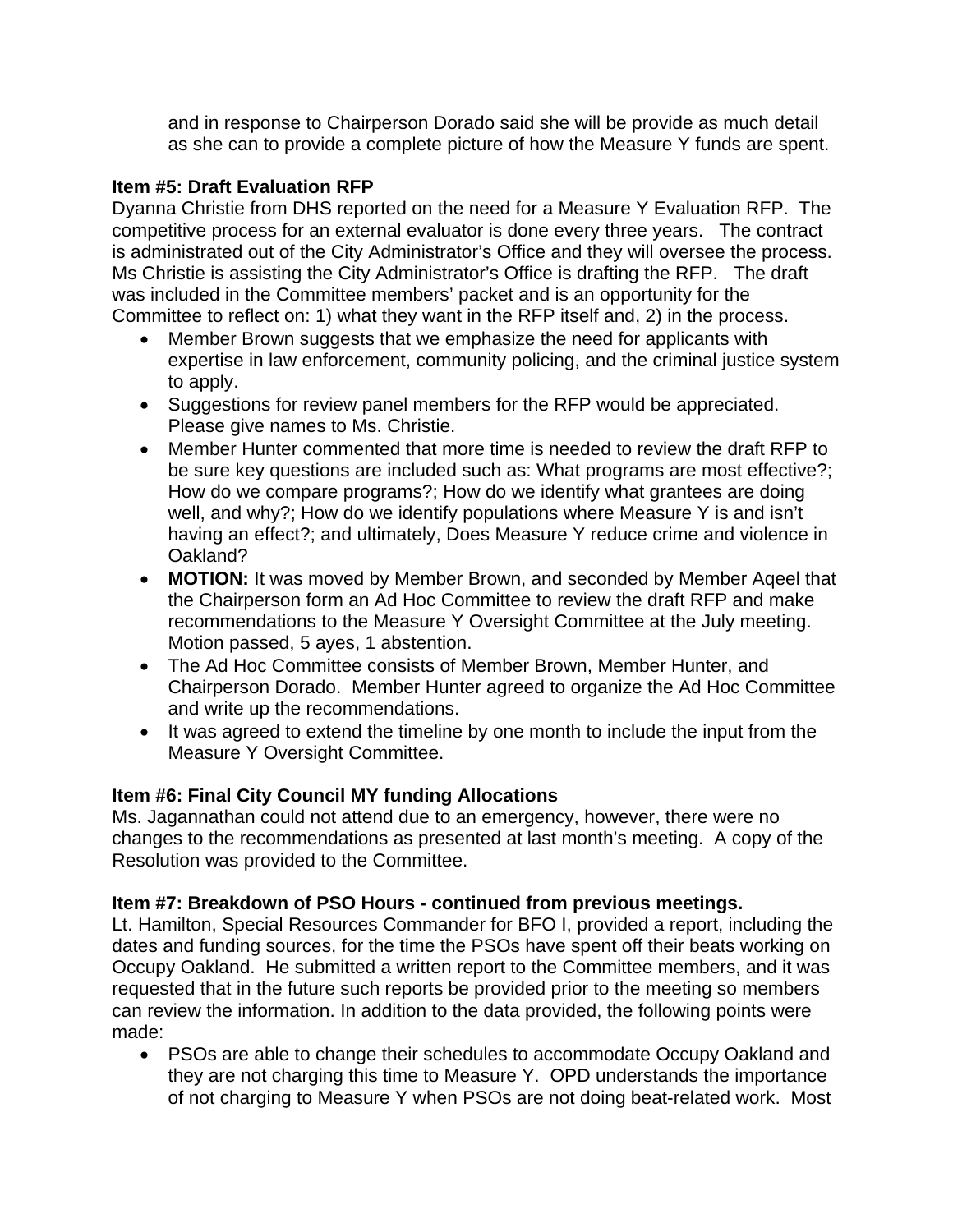of the time PSOs spent working on Occupy Oakland was charged to the general fund's overtime budget.

- PSOs fill out their own time sheets, but they are audited by the PSO's Supervisor and then by the Commander.
- When PSOs make arrests or give tickets there is a possibility they will have to go to court. If they are off duty they would be paid overtime to attend court regarding those arrests or citations. Depending on whether or not their arrests or citations were related to their PSO work determines if their overtime pay would come out of Measure Y or the General Fund.
- There was a major Occupy events on May 1 so all the PSOs were taken off of their beats to help out. Lt. Hamilton said it is labor intensive to determine how many officers are staffing each of the Occupy Oakland events. However, if the Committee feels this is important than he will try to find someone to do this but it is taking resources away from something else.
- Chairperson Dorado said he would like to see a list of all the beats, the percentage of time PSOs spend on their beats, and the total hours. Lt Hamilton said that he understands the Committee has been requesting a report such as this for many months, but there is no mechanism in place to be able to do that. He would have to take that request back to OPD as trying to figure it out would take up too much of the PSOs time.
- Lt Hamilton committed to coming back to the Committee in July to report whether or not OPD can come up with a mechanism to provide the Committee with the report it wants.
- Lt Alexander from BFO II said that he cannot make that commitment because he does not have the staff capacity. Tracking the hours, as the Committee suggests, would have to be done by hand. There are too many administrative tasks related to the NSA that take precedence.
- Member Brown asked: What can OPD give the Committee related to this matter that can be reported on on a regular basis? What information can be cobbled together that gets at this question of how the PSOs use their time given the resources OPD has? Lt Hamilton committed to provide a report at next month including: beat number, PSO, number of hours charged to Measure Y, and total number of hours. This will be for BFO I only.

## **Item #8: Retreat Committee Report**

- An informal poll of members was taken to determine interest in going forward with the Measure Y Oversight Committee retreat. Sufficient support was indicated, and the meeting will be held that following Saturday from 9am to 12:30pm at the Lincoln Child Center on Lincoln Avenue.
- Members were asked to look at the enabling legislation, the first annual report, the bylaws and other pertinent documents which Secretary Albano will send out with the notice.
- Agenda items will include:
	- 1. What does *oversight* mean where it has been effective and where has it not be effective?
	- 2. Measure Y Oversight Committee Annual Report.